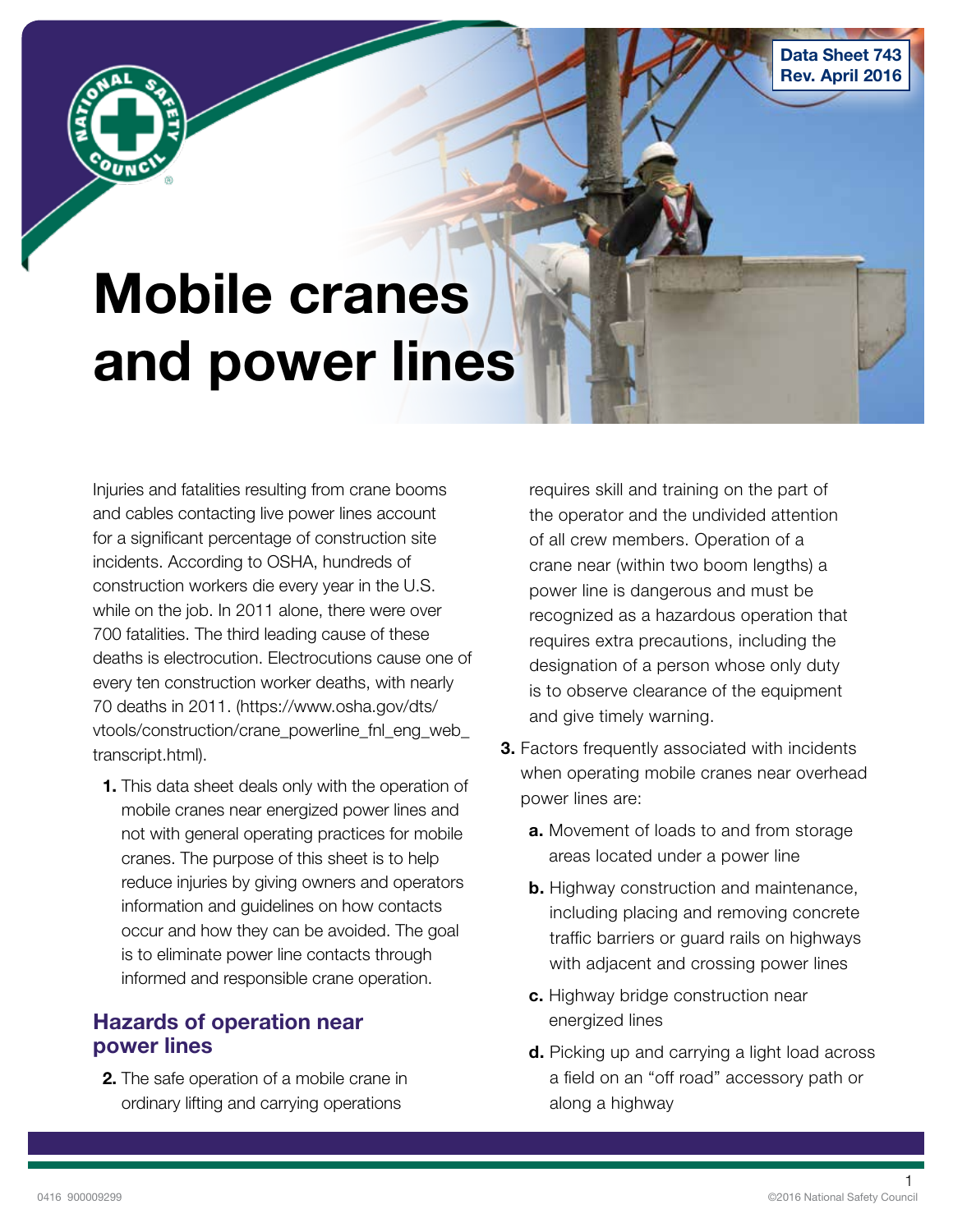- e. Core or post hole drilling or pile driving near energized lines
- f. Moving crane near energized lines
- g. Operating parallel to power line and swinging in the wrong direction
- **h.** Booming out or swinging into an energized wire that appears further away because of the difficulty in judging distance
- i. While erecting or replacing outdoor advertisements along roadways (i.e., billboards).

# Applicable regulations

 4. OSHA provides regulations applicable within the United Stated for safe operation of cranes near power lines in 29 *CFR*, 1926.550(a) (15)-Cranes and Derricks.<sup>1</sup> This subsection covers non-energized power lines; mandates minimum clearance between power lines and crane or load, in operation and in transit; requires the designation of a signal person or spotter to observe clearance and give timely warning; mentions the use of cage boom type guards, insulating links and proximity warning devices; and lists precautions to be taken near a transmitter tower. Because many states, municipalities and other countries may have other regulations, the owner and operator should know the rules and standards applicable to the location where the crane is being operated.

## Preoperation safety measures

- **5.** Long before the start of any major construction project, the problems of power lines near work areas need to be recognized, studied and resolved. It is done by prudent and conscientious contractors during the prebid stage of the contract. The important thing is to call the electric utility company early during the prebid planning stage. At that stage, you will know if the power line can be de-energized or if other precautions will be needed during the job.
- 6. When construction is to start, there should be a meeting of property owners, general contractors, subcontractors, the supervisor of

crane operations and any other responsible entities and the electric utility. They need to discuss possible hazards and to agree on measures necessary to ensure that equipment will not be exposed to accidental contact with energized power lines. When any crane lift or other operation is to be done near energized power lines, the crane operator or job supervisor should advise the electric utility and should take whatever steps necessary to ensure safety throughout the project. Storage under power lines of any equipment or material that might be lifted by a crane should be prohibited. A job safety analysis can be conducted for the anticipated crane operations.

- 7. To reduce the potential for crane power line contact, safeguards can include:
	- a. Temporarily de-energizing and visibly grounding the wires
	- **b.** Relocation or burial of power lines to minimize the hazard
	- c. Placing flagged warning ropes at appropriate distances below and to the sides of the power lines
	- d. Erecting fences 15 feet horizontally from the parallel to the outside conductors on each side of the power line, with signs mandating that nothing requiring crane handling shall be stored within the fenced area
	- e. Erecting structures of non-conducting material (not attached to the crane) to put a physical barrier between power lines and the crane
	- f. At site entrances where equipment must be moved frequently under the power line:
		- Install special warning signs.
		- Put orange balls on the lowest outside wires to call attention to them.
		- Raise or bury the wires.
		- Erect goal posts (rider poles) on both sides of the line with cross bars at least 4 feet lower than the lowest wire (Figure 1).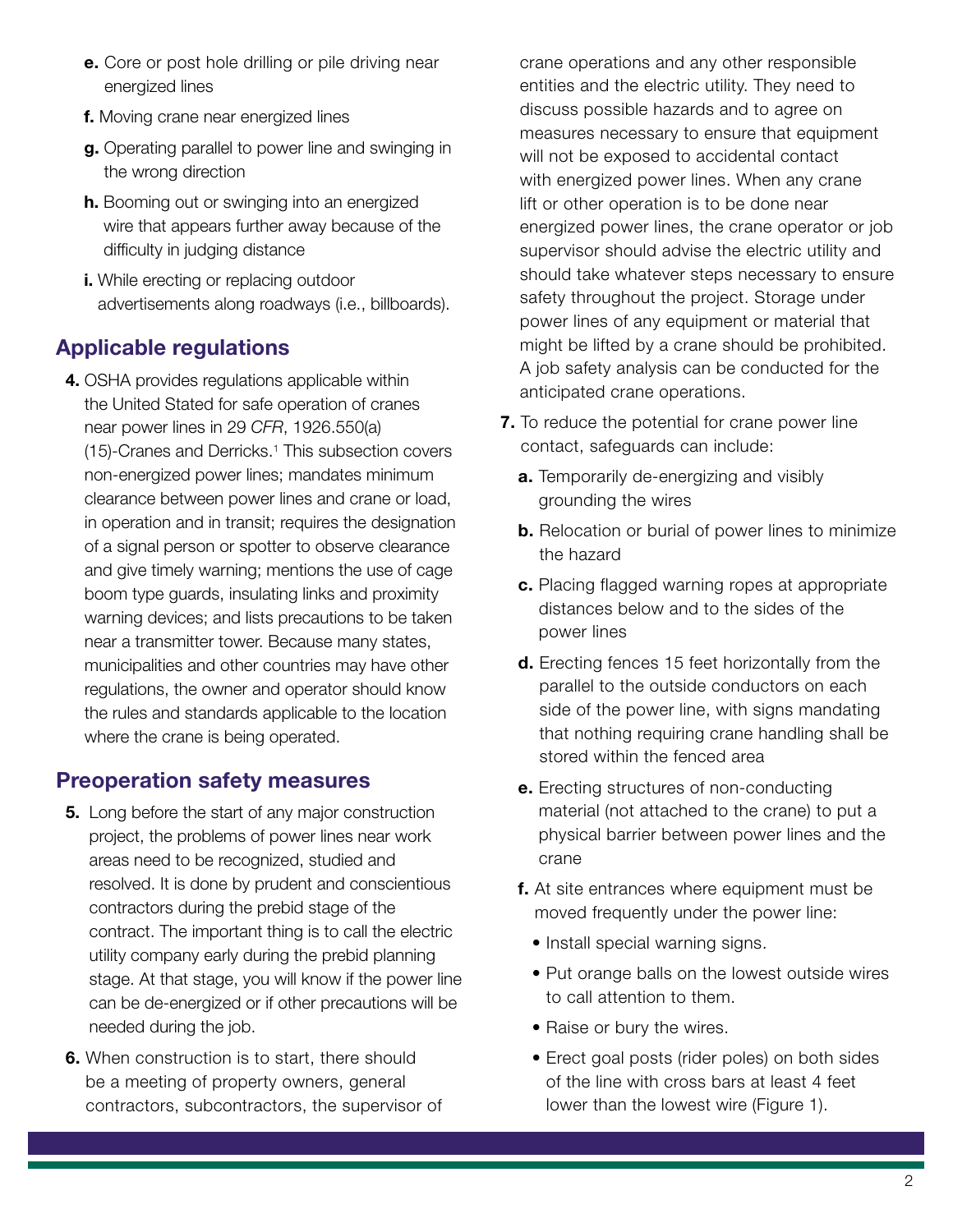

Figure 1. Ensure that whenever cranes must repeatedly travel beneath power ines, a route is plainly marked and "rider poles" are erected on each side of the crossing approach to ensure that the crane structure is lowered to a safe height. *(Figures 1 and 5 are redrawn from Mobile Crane Manual with permission from Construction Safety Association of Ontario)*

g. Temporarily covering wires with insulating sleeves if the voltage is not too high determined by the utility.

*Note: None of these safeguards should be taken in any way as altering the regulations or decreasing the minimum clearances established by OSHA1 . Note also remedies a, b, c and g can be implemented only by the proper utility personnel.*  Finally OSHA<sup>1</sup> cautions: "Any overhead wire shall be considered to be an energized line unless and until the person owning such line or the electrical utility authorities indicate that it is not an energized line and it has been visibly grounded."

 8. When a crane is to be operated near a power line, OSHA<sup>1</sup> requires "A person be designated to observe clearance between the equipment and power lines and give timely warning for all operations where it is difficult for the operator to maintain the desired clearance by visual means." Steps must be taken to ensure reliable communication (i.e., a clear radio channel) between the spotter and operator, especially at night and in inclement weather.

#### Safety measures for operating near energized power lines

- 9. Operating a crane very near a power line places a burden of responsibility on the crane operator and crew beyond the demands of an ordinary operation. (Very near in this circumstance means closer than two boom lengths). Since the full and undivided attention of the operator and other members of the crew is already needed to operate the crane and guide the load, OSHA1 requires (except where electrical distribution and transmission lines have been de-energized and visibly grounded at point of work, or where insulating barriers, not a part of or an attachment to the equipment or machinery, have been erected to prevent physical contact with the lines) that minimum clearances for any part of crane or load be maintained as follows:
	- a. For lines rated 50 kV or below: 10 feet.
	- **b.** For lines rated over 50 kV: 10 feet plus 0.4 inch for each 1 kV over 50 kV; never less than 10 feet.
	- c. In transit with no load and boom lowered: 4 feet for voltages lower than 50 kV, 10 feet up to 345 kV and 16 feet up to 750 kV.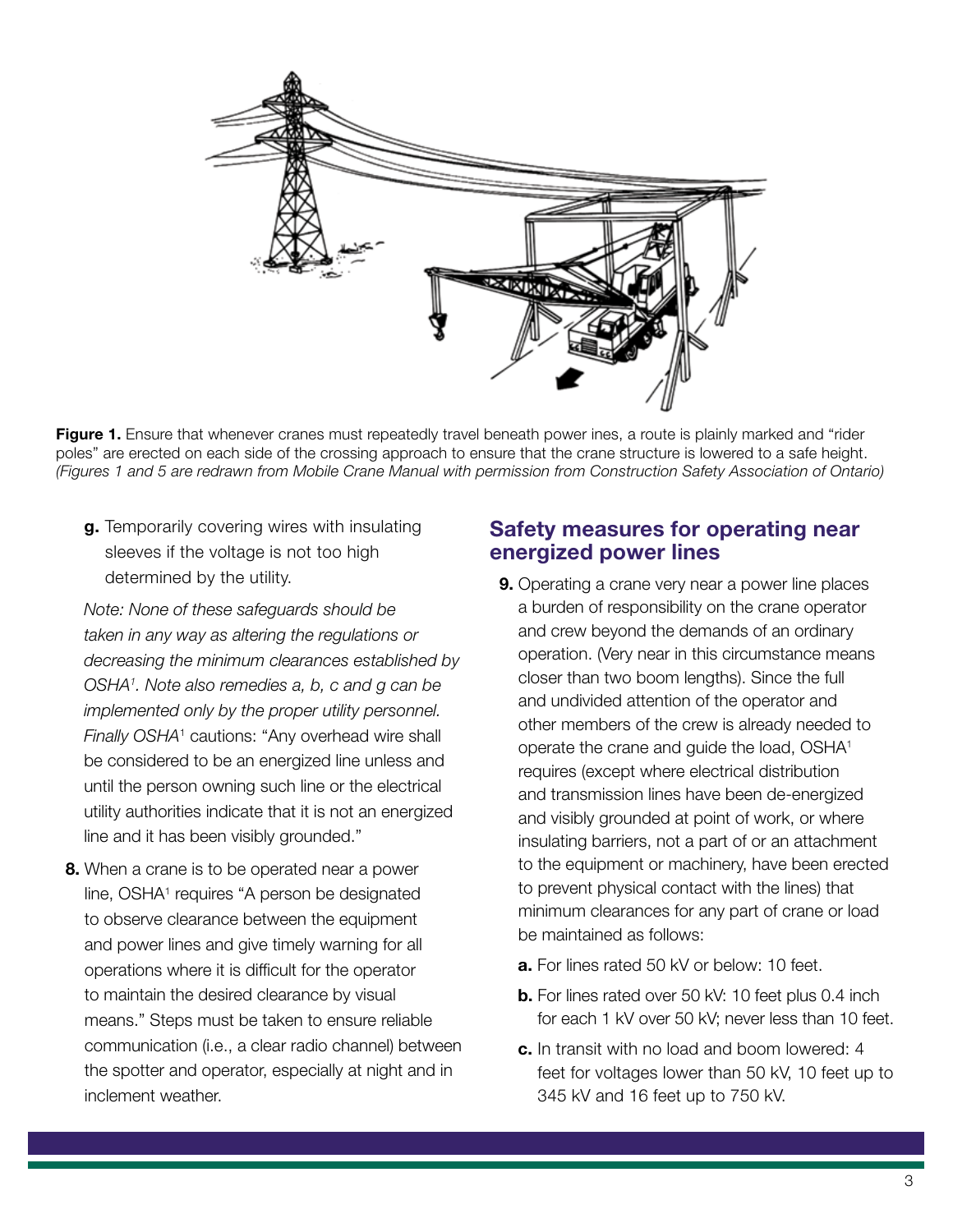For altitude over 3,300 feet, increase all distances by 3 percent for each additional 1,000 feet, per National Electrical Safety Code, ANSI C2-1990, section 234F4.2

**10.** The operator may be unable to maintain the required clearance by visual means because the human eye is not capable of judging with any degree of accuracy the distance to a smooth horizontal wire in space.<sup>3</sup> It is, therefore, essential that a qualified spotter be provided.<sup>4</sup> While the operator knows quite accurately where the boom tip, the load line and the load are, he/she cannot tell by looking from his/her place at the controls how far they are from the nearest power wire.

#### Crane operation near radio, radar or television transmitting towers

- **11.** As required by OSHA, $<sup>1</sup>$  prior to work near</sup> transmitter towers where an electrical charge can be induced in the equipment or materials being handled even when the tower is at a considerable distance, the transmitter shall be de-energized unless tests have been made that demonstrate no significant electrical charge is being induced into the crane.
- **12.** As required by OSHSA,<sup>1</sup> the following precautions must be taken when it is necessary to dissipate induced voltage:
	- a. The equipment shall be provided with an electrical ground directly to the upper rotating structure supporting the boom.
	- **b.** Ground jumper cables shall be attached to materials being handled by the crane when an electrical charge is induced while working near energized transmitters.
	- c. Crews shall be provided with non-conductive poles having large alligator clips or other similar apparatus that can be used to safely attach the ground cable to the load.
	- d. Combustible and flammable materials shall be removed from the immediate area prior to operations.

# Auxiliary equipment

- **13.** Three devices designed to provide added protection (especially for ground crews) are described by the National Safety Council's *Accident Prevention Manual for Business and Industrial Engineering Technology*, 14th Edition. This equipment is no substitute for an alert, well-trained operator. Sole reliance should not be placed on these devices because, if they fail, the results could be deadly.
	- **a.** A proximity warning device can be installed on the crane, which sounds an alarm to warn the operator and ground crew when the crane boom is brought near any electrically charged equipment or line. A PWD, set for maximum sensitivity, will sound early warning when the crane is 100 feet or more from typical power lines and can be adjusted to warn of lesser distances.
	- **b.** Another device is a cage-like insulating guard that can be attached to the top side of the boom. It is intended to prevent contact with the wire.
	- c. An insulated safety link that can be installed between the load hook and load attachment cables, or the line hook and sling is also available to provide protection for the hook-up person.

If cage-type boom guards, insulating links or proximity warning devices are used on cranes, such devices must not be a substitute for the requirement of a specifically assigned signal person, even if such devices are required by state or local regulations.

- **14.** The use of tag lines should be avoided except where it is possible for the load to spin into the power line. The use of non-conducting tag lines reduces the likelihood of injury. The line must be dry and such materials as polypropylene rope are the best.
- **15.** As stated by  $OSHA$ ,<sup> $1$ </sup> compliance with practices recommended in paragraphs 4 and 10 and not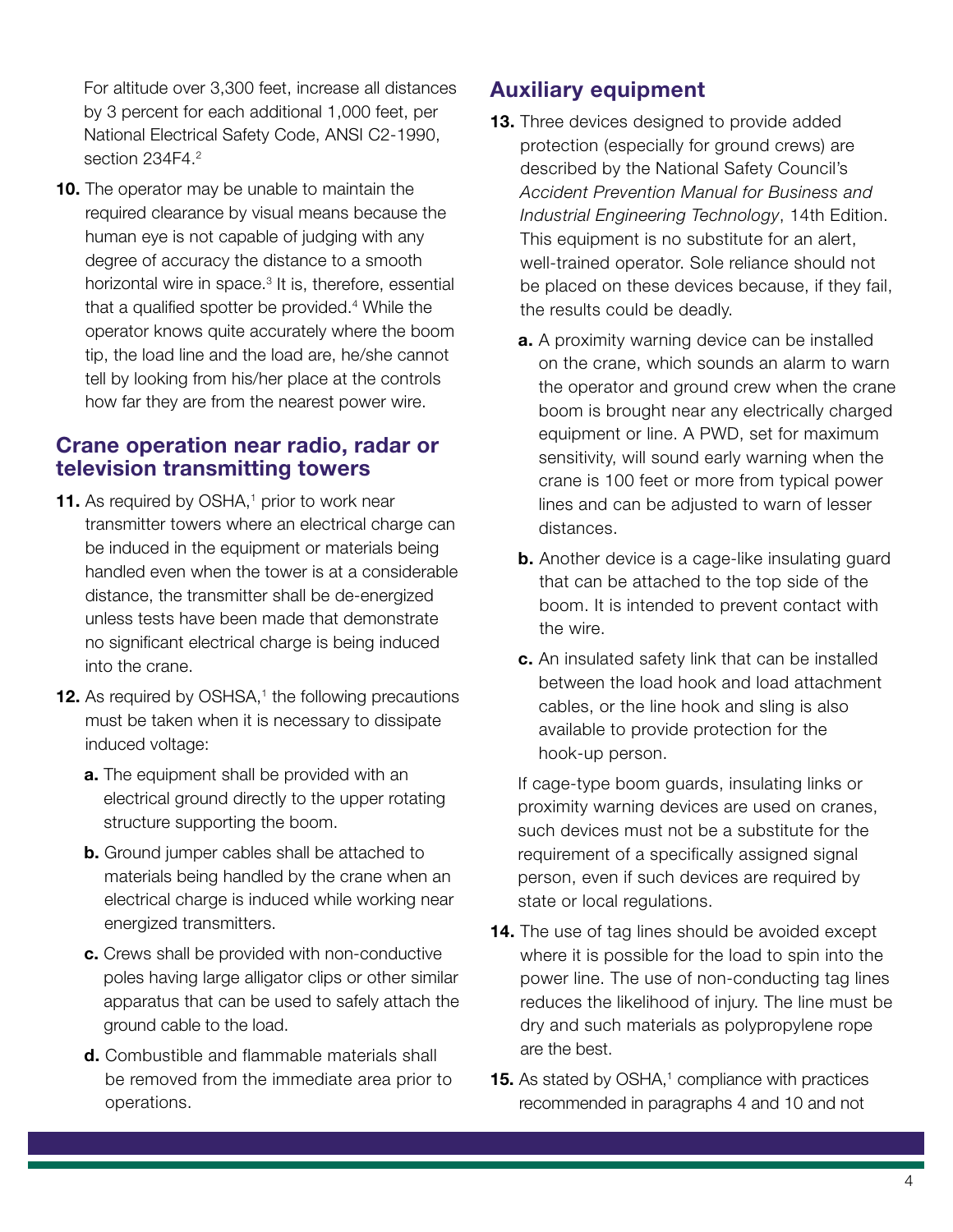

**Figure 2.** The ground becomes electrified around the point of electrical contact in a rippling pattern known as "ground gradient." As you move away from the point of contact, the voltage drops progressively. Thus, if one foot is at y voltage and the other is at z voltage, the difference in voltage will cause a flow of electricity through the body. Run, (don't walk,) or hop away from the point of contact with feet together.

reliance on the devices described in paragraph 13, shall be followed in determining proximity of the crane and its protuberances, including load to electric power lines.

## Electrical shock—cause and effect

**16.** Electrical shock occurs when two parts of the human body (a hand and a foot, for example) simultaneously contact two objects of differing voltages, usually one energized and one grounded. If the voltage difference is high enough to produce electric current in the human body of more than a few thousandths of an ampere, that current will be felt, and this occurs at voltages lower than 100 volts. Symptoms of current in the human body range from mild discomfort to severe pain and death. The most severe effects include: loss of

ability to control muscles and involuntary muscular action, fibrillation of the heart (stops beating effectively) causing death unless cardiopulmonary resuscitation is administered promptly, and severe burns that may or may not be fatal.

## Shock avoidance while crane is in contact with power line

- 17. When a crane is inadvertently brought into contact with an energized power line, the crane and its cable and suspended load become electrified to the same voltage as the line. In addition to this electrifying of the crane, the ground around the outriggers and around crane wheels or tread becomes dangerously electrified.
- 18. There is a rippling effect that can be likened to dropping a pebble into calm water. In the pool of water, the wave created at the point of contact gets smaller as it rings out. Similarly, in this "pool" of electricity, the energy is at full system voltage as the point of ground contact, but as you move away from the contact point, the voltage drops progressively (Figure 2). This effect is known as "ground gradient."
- **19.** Workers near the electrified crane should avoid touching the crane,\* and should run\*\* (or hop with feet together\*\*\*) away from it, not stopping until they are well away. Workers should not stop under the power line because it could melt and fall, putting energized wires on the ground.
- 20. The operator within the crane is usually in no danger of shock. The operator is contacting only the crane (not the power line or ground), which is at only one potential (that of the power line). Like a bird sitting on a power wire, the operator is not being shocked. The operator should act promptly to maneuver the boom out of and away from the power line, proceeding in the manner least likely to cause the power line to break. If the line is in danger of breaking, for example, if the crane is welded to it, the operator should wait until the line is de-energized.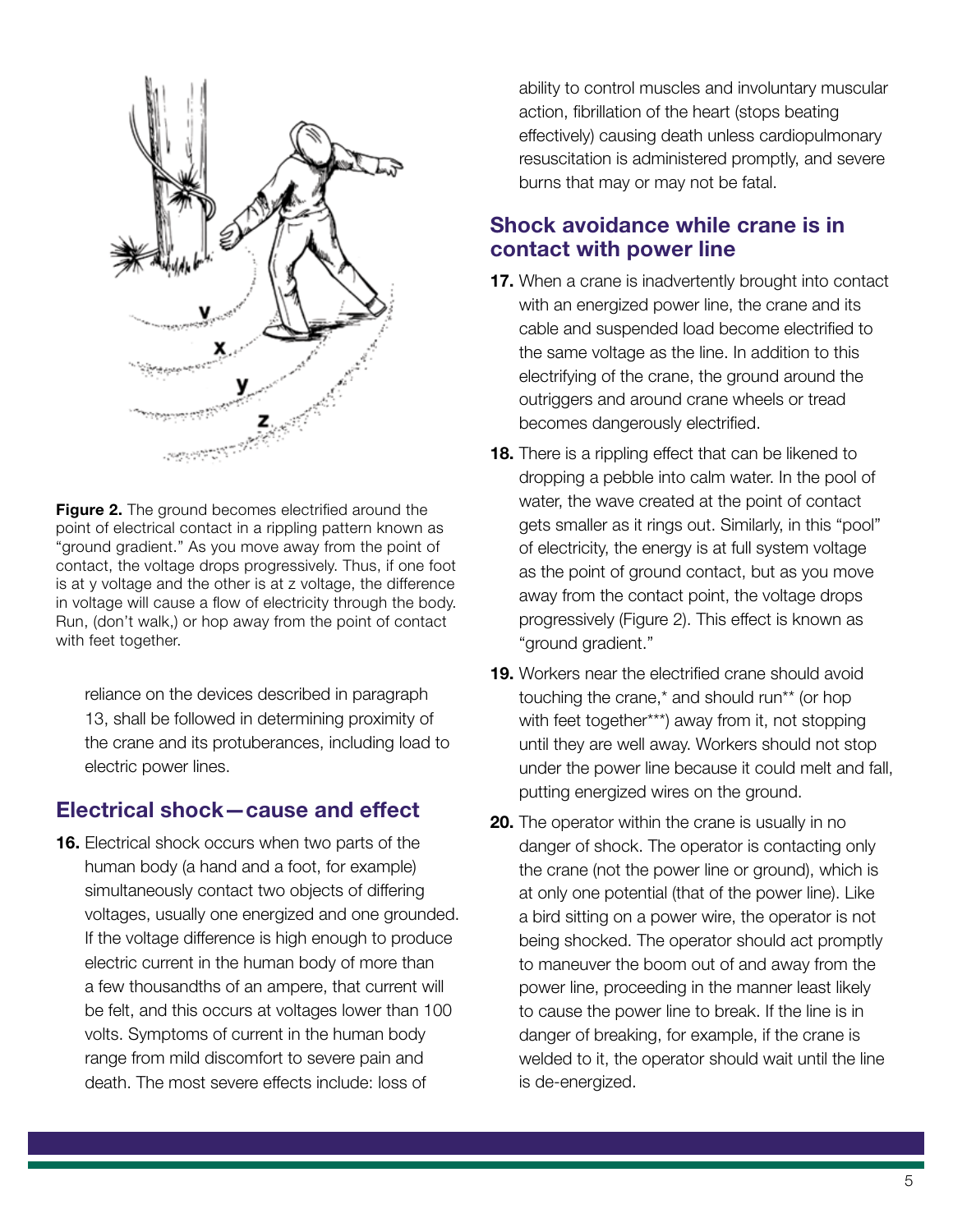- 21. In any event, the operator should remain in the cab until the crane is well clear of the power line, or it is de-energized and grounded. If threat of fire or other serious danger necessitates leaving the crane, the operator should jump off the crane, being careful not to touch the crane and ground simultaneously,\* and then run\*\* (or hop\*\*\*) away from the crane as described above.
- 22. If a worker should become electrically entangled at or near the crane, no one should attempt to rescue or aid the victim until the crane is altogether out of and away from the power line, or the power line has been de-energized and grounded— lest the would-be rescuer also becomes a victim.
- 23. One should also be aware that power line protective relays and circuit breakers may de-energize the line when crane contact occurs, and then automatically re-energize it in a few seconds or a few minutes; and this sequence can occur more than once. No power line should be assumed de-energized and safe to approach until it has been de-energized by the utility and visibly grounded.
- 24. Before using the crane after a power line contact, it should be thoroughly checked for any electrical, electronic or mechanical damage and especially damage to the load line. It should be given a complete function test.

\*With the crane in contact with an energized power line wire, the high voltage difference between it and ground will almost certainly severely burn or kill anyone touching the crane and ground simultaneously. \*\*With the crane in contact with an energized power line wire, and with the accompanying electrification of the ground around the crane, a worker standing with feet apart can be subjected, feet and legs, to electric current causing loss of muscular control. The worker would fall, making the situation much worse. Attempting to walk has the same negative effect because with each step, both feet are on the ground in different "rings" and a potential voltage difference is likely. In running, however, a person lifts one foot

before setting the other down, and the problem is avoided. The best advice is, "Run, don't walk!" or hop (feet together).

\*\*\*Hopping with both feet together provides the same protection as running, in that both feet together are touching only one small area of ground, at any one time. Hopping or running, one must be extremely careful not to fall, as one would then be touching the ground at points several feet apart with potentially disastrous results.

## Operator training

**25.** To improve safety in the operation of cranes near power lines and lower the high incidence of injuries and fatalities, crane operators, crews and their supervisors, must be trained and aware of the dangers and avoidance techniques, when operating a crane around any electric power lines (Ref. OSHA 1926. Safety and Health Regulations for Construction Cranes & Derricks in Construction Power Line Safety (up to 350 kV) Equipment Operations)

## Arcing in air

- 26. Inaccurate information is sometimes quoted concerning arcing and therefore, the following information is included for the reader's information. Its inclusion is not intended in any way to suggest operating closer to power lines that the distances mandated by OSHA<sup>1</sup> or by any applicable local or state regulations.
- 27. Arcing is the conduction of electricity through air, as between a power line and a crane. For the arc to start, the crane must get close enough to the power line to cause the air between them to break down and become conductive. This breakdown is a spark that immediately becomes an arc continuing to carry current until either the power is turned off or the crane is moved far enough from the line (several times the initial sparking distance) to extinguish it. Sparking distance is roughly proportional to voltage, and with the most adverse conditions, the sparking distance is less than 1